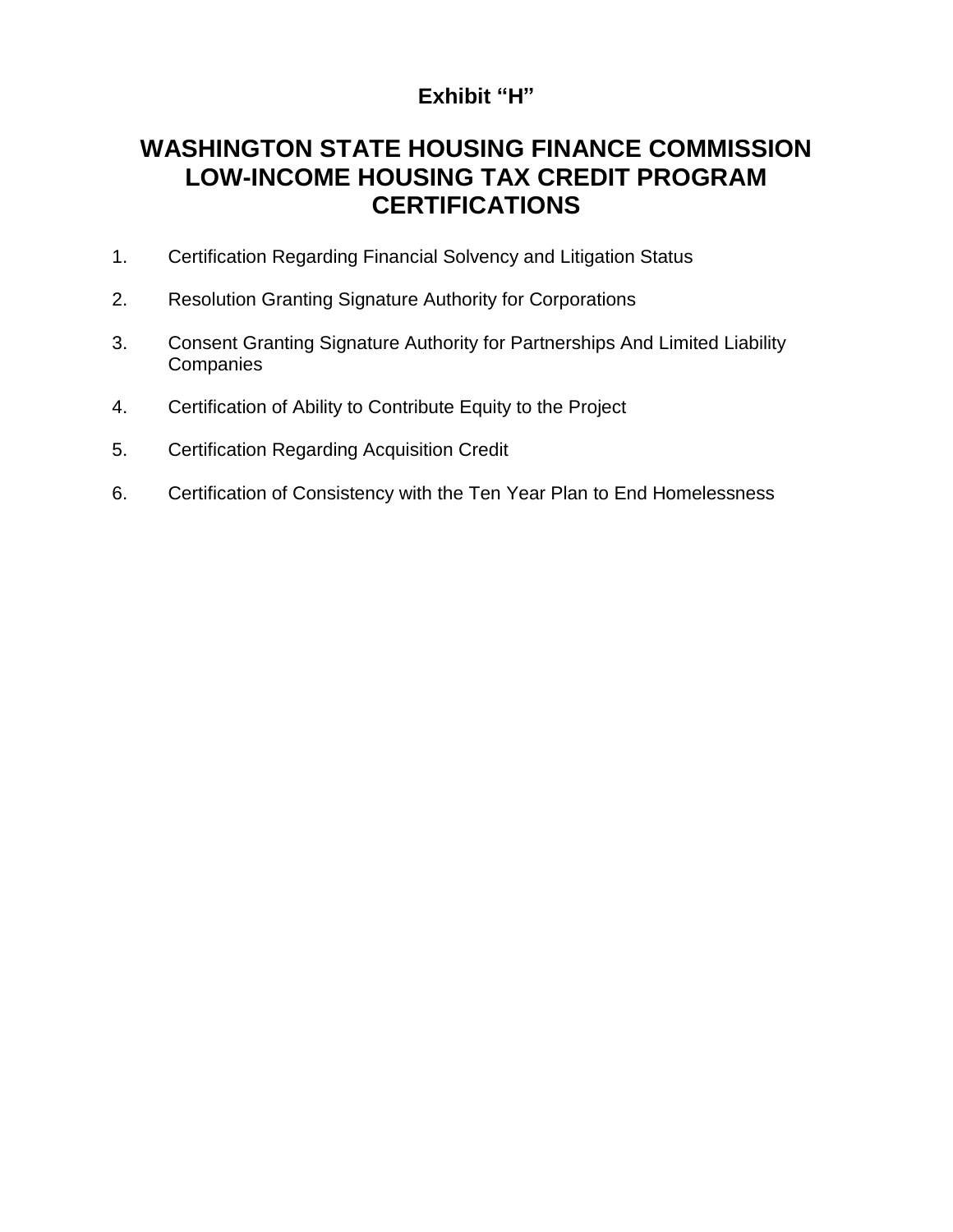# **(1) CERTIFICATION REGARDING FINANCIAL SOLVENCY AND LITIGATION STATUS**

PROJECT NAME: TC or OID #

| This certification must be completed by each of the following:<br>the Applicant, each Developer (if a different legal entity than the Applicant),<br>each General Partner, each Managing Member <sup>1</sup> , each Company Member <sup>1</sup> , each Company<br>Manager <sup>1</sup> and each party to a Joint Venture, if applicable. |  |  |
|------------------------------------------------------------------------------------------------------------------------------------------------------------------------------------------------------------------------------------------------------------------------------------------------------------------------------------------|--|--|
| I, the Undersigned, being first duly sworn, hereby represent and certify under penalties of perjury<br>that the information contained in this statement, including any attachments hereto, is true,<br>correct, and complete. I further certify that I have the requisite authority to execute this<br>certification.                    |  |  |
| I am executing this certification as the:                                                                                                                                                                                                                                                                                                |  |  |
| <b>General Partner</b><br>Applicant<br>Developer<br><b>Company Member</b><br><b>Managing Member</b><br><b>Company Manager</b><br>Transferee<br>Party to a Joint Venture                                                                                                                                                                  |  |  |
| Name                                                                                                                                                                                                                                                                                                                                     |  |  |
|                                                                                                                                                                                                                                                                                                                                          |  |  |
| Type of entity (e.g., Limited Partnership, Limited Liability Company, corporation, individual)                                                                                                                                                                                                                                           |  |  |

State of incorporation or formation

If executed as a General Partner, Managing Member, Company Member, Company Manager or party to a Joint Venture, identify the Partnership, Limited Liability Company or Joint Venture

The above entity (check all that apply):



has not filed a voluntary petition under federal or state bankruptcy laws.



 $\overline{a}$ 

has not had a petition in bankruptcy filed against them that remained un-dismissed

for ninety (90) days.

<sup>&</sup>lt;sup>1</sup> If the Applicant is a Limited Liability Company that has one or more Managing Members, provide the information requested for each Company Manager (including each Managing Member). If the Applicant is a Limited Liability Company that has no Managing Members, provide the information requested for each Company Member and any Company Manager.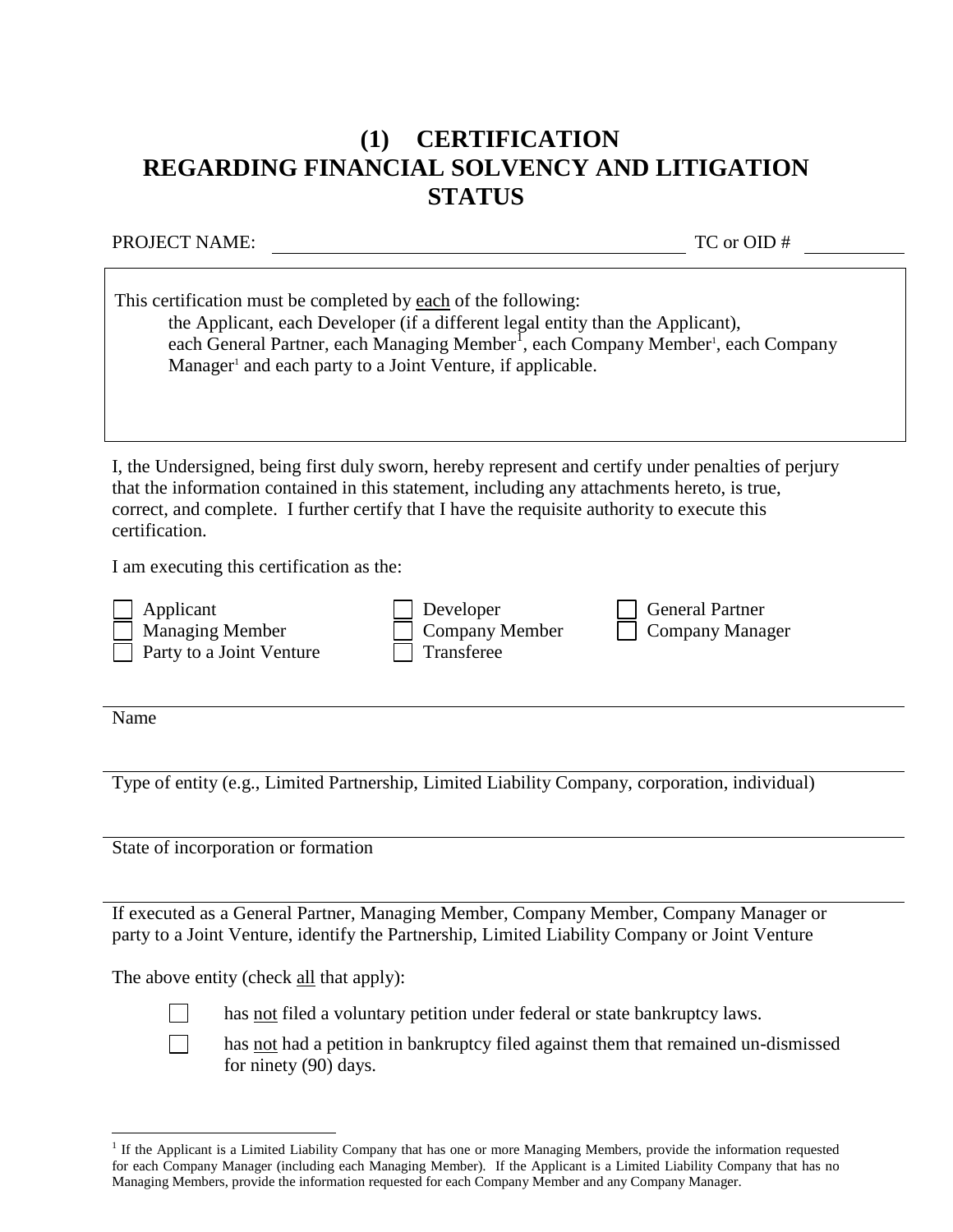| has not made an assignment of all or a part of their assets for the benefit of a<br>creditor.                                                                                                                                                                                       |
|-------------------------------------------------------------------------------------------------------------------------------------------------------------------------------------------------------------------------------------------------------------------------------------|
| has not had a receiver or trustee appointed to administer all or a part of their<br>assets.                                                                                                                                                                                         |
| has <u>not</u> had all or a part of their assets seized by a judgment creditor.                                                                                                                                                                                                     |
| has not been a defendant in a foreclosure action or transferred an interest in real<br>property by virtue of a deed in lieu of foreclosure.                                                                                                                                         |
| has no knowledge of any pending or threatened lawsuit(s) or claim(s) which have<br>been raised against them.                                                                                                                                                                        |
| has not been considered to be in default in meeting federal, state or local<br>requirements with regard to a low-income housing tax credit project in<br>Washington or any other jurisdiction by a lender or financier, investor or federal,<br>state or local governmental agency. |
| has not been investigated, audited or examined by the Internal Revenue Service,<br>Rural Housing Services (i.e., Farmers Home Administration) or U.S. Department<br>of Housing and Urban Development.                                                                               |
| For any of the above that you have not checked, attach an explanation describing the                                                                                                                                                                                                |

circumstances, resolution and current status.

I further agree that I will notify the Washington State Housing Finance Commission of any changes in the situation or circumstances of the entity identified above which alters any of the certifications contained herein.

| DATED this                                                                                                                                                                                                                               | day of                                                     |  |
|------------------------------------------------------------------------------------------------------------------------------------------------------------------------------------------------------------------------------------------|------------------------------------------------------------|--|
|                                                                                                                                                                                                                                          |                                                            |  |
|                                                                                                                                                                                                                                          | Name of entity or individual submitting this certification |  |
| By $(sign)$ :                                                                                                                                                                                                                            |                                                            |  |
| Its:                                                                                                                                                                                                                                     |                                                            |  |
|                                                                                                                                                                                                                                          | Name (print):                                              |  |
| Title:<br>SUBSCRIBED AND SWORN before me this day of day of the contract of the contract of the contract of the contract of the contract of the contract of the contract of the contract of the contract of the contract of the contract |                                                            |  |
|                                                                                                                                                                                                                                          |                                                            |  |
|                                                                                                                                                                                                                                          | NOTARY PUBLIC in and for the State of                      |  |
|                                                                                                                                                                                                                                          | residing at                                                |  |
|                                                                                                                                                                                                                                          | My commission expires                                      |  |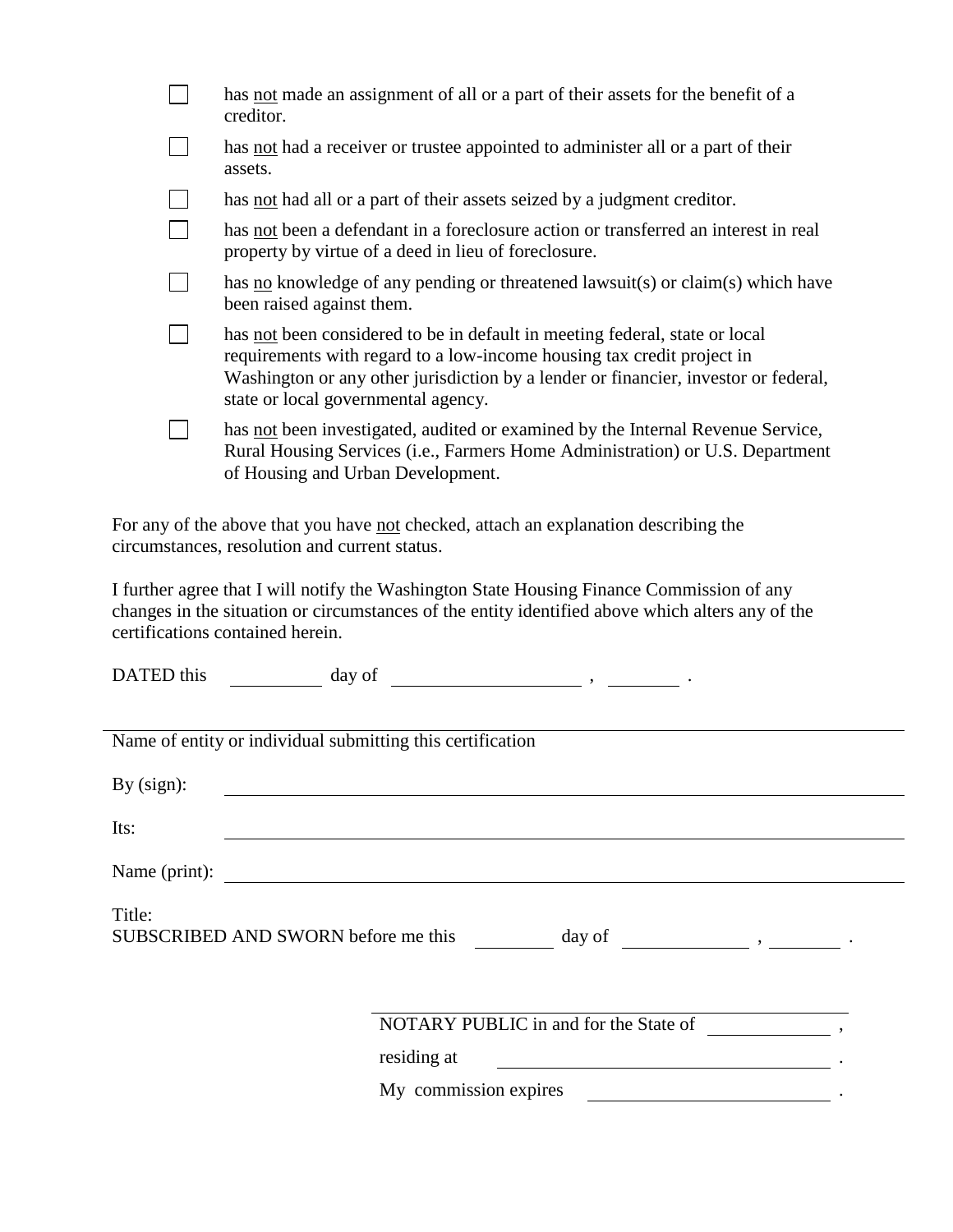# **(2) RESOLUTION GRANTING SIGNATURE AUTHORITY FOR CORPORATIONS**

PROJECT NAME: TC or OID #

I, \_\_\_\_\_\_\_\_\_\_\_\_\_\_\_\_\_\_\_\_\_\_\_\_\_\_\_\_\_\_\_\_, hereby certify that I am the duly elected and qualified **secretary** of  $\overline{\hspace{1cm}}$ , a  $\overline{\hspace{1cm}}$ , a corporation ("Corporation"), that the following is a true and complete copy of resolutions adopted at a meeting of the board of directors of the Corporation held on , and that these resolutions have not been or amended and are presently in full force and effect:

RESOLVED, the Corporation hereby approves the execution, delivery, and performance of the Application, the Credit Reservation Contract, the Carryover Allocation Contract, the Regulatory Agreement (Extended Use Agreement), and any and all other documents to which the Corporation and the Washington State Housing Finance Commission ("Commission") are parties with regard to the

Project (collectively, the "Tax Credit Program Documents"); and

FURTHER RESOLVED, the parties whose names are set forth on the attached Exhibit "A" have all right, authority, and authorization to enter into and execute the Tax Credit Program Documents on behalf of the Corporation, and the Commission shall have the right to rely on the Exhibit "A" list until such time as the Commission receives written notice from the Corporation terminating or modifying such list; and

FURTHER RESOLVED, except as otherwise specifically defined, capitalized terms used in these Resolutions shall have the meanings set forth in the Commission's Tax Credit Program.

IN WITNESS WHEREOF, I have executed this Resolution Granting Signature Authority on

,

 $\overline{\phantom{a}}$ , Secretary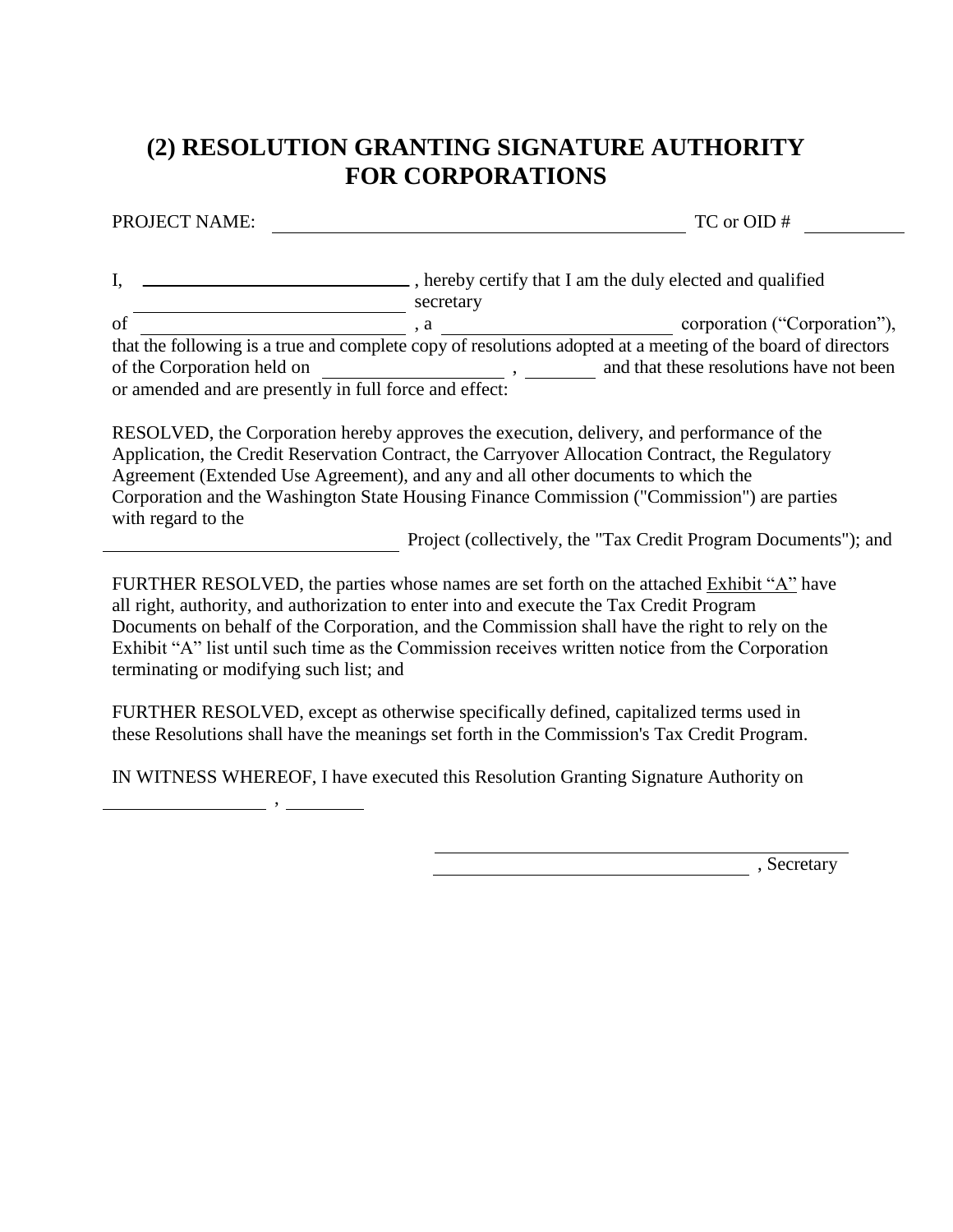#### **EXHIBIT "A"**

#### **RESOLUTION REGARDING SIGNATURE AUTHORITY**

The following parties and any one of them (except as may be specifically provided herein) have all right, authority, and authorization to enter into and execute the Tax Credit Program Documents on behalf of the Applicant/Owner:

| <b>Name</b> | <b>Title</b> |
|-------------|--------------|
|             |              |
|             |              |
|             |              |
|             |              |
|             |              |
|             |              |
|             |              |
|             |              |
|             |              |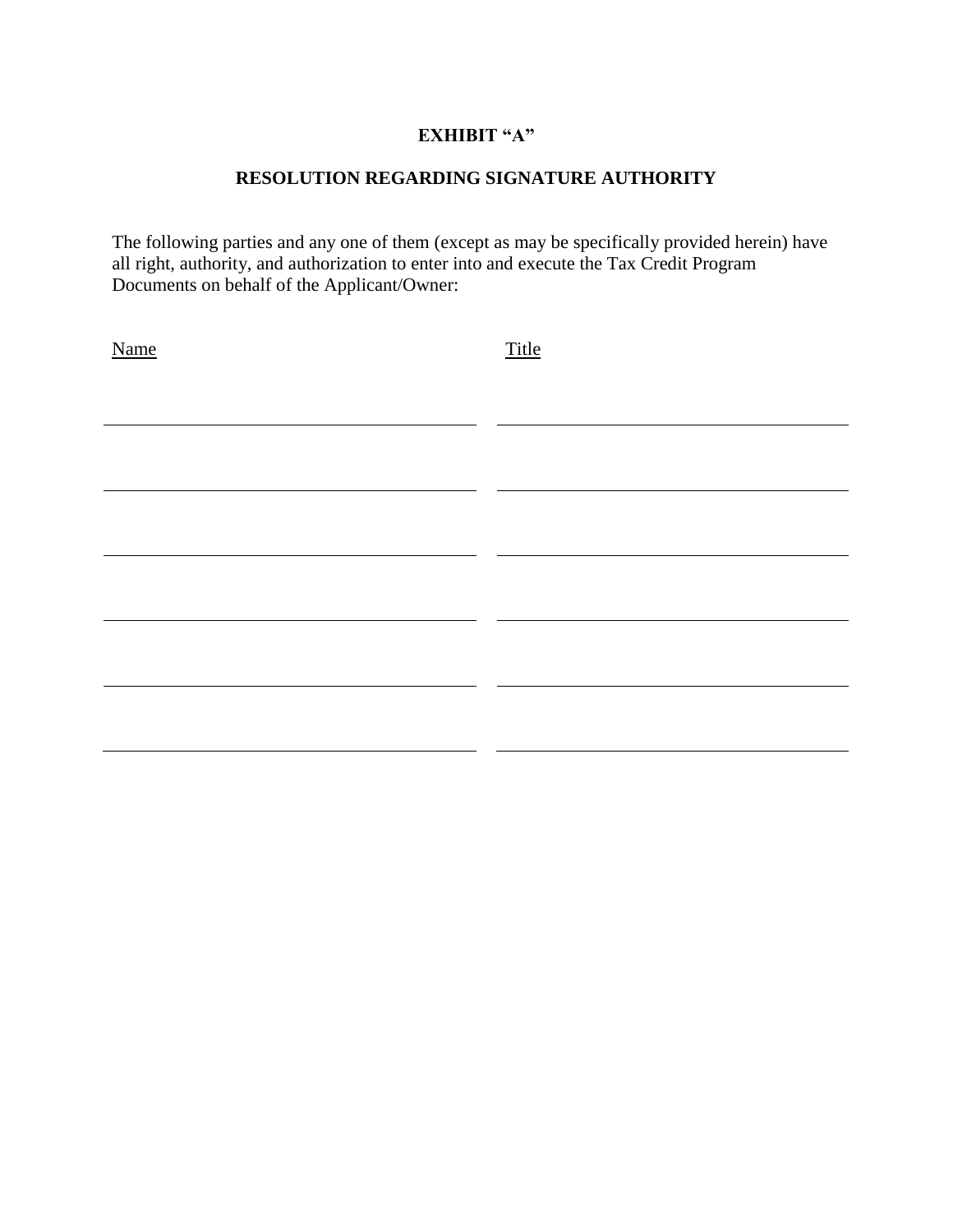# **(3) CONSENT GRANTING SIGNATURE AUTHORITY FOR PARTNERSHIPS AND LIMITED LIABILITY COMPANIES**

("Applicant/Owner") hereby takes the actions set forth below (as permitted by applicable state law and/or Applicant/Owner's articles, bylaws, or other documents of governance) by written consent of the undersigned (i) General Partner(s), if the Applicant/Owner is a Partnership; or (ii) the Company Manager(s) and/or Company Member(s) if the Applicant/Owner is a Limited Liability Company:

1. The undersigned hereby approve of the Applicant/Owner's execution, delivery, and performance of the Application, the Credit Reservation Contract, the Carryover Allocation Contract, the Regulatory Agreement (Extended Use Agreement), and any and all other documents to which Applicant/Owner and the Washington State Housing Finance Commission ("Commission") are parties

with regard to the Project (collectively, the "Tax Credit Program Documents"); and

2. The parties whose names are set forth on the attached Exhibit "A" have all right, authority, and authorization to enter into and execute the Tax Credit Program Documents on behalf of the Applicant/Owner and the Commission shall have the right to rely on the Exhibit "A" list until such time as the Commission receives written notice from the Applicant/Owner terminating or modifying such list;

The Applicant/Owner and each of the undersigned hereby represent and warrant that the undersigned are all of the parties that must execute this Action by Consent Regarding Authorization and Authority in order for it to be fully binding and effective.

Except as otherwise defined herein, capitalized terms shall have the meanings set forth in the Commission's Tax Credit Program.

| <b>EFFECTIVE</b> this | day of | $\overline{\phantom{a}}$ |  |
|-----------------------|--------|--------------------------|--|
| By $(print)$ :        |        | Its/a:                   |  |
| By $(sign)$ :         |        |                          |  |
| Name (print):         |        | Date:                    |  |
| Title (print):        |        |                          |  |
| By $(print)$ :        |        | Its/a:                   |  |
| By $(sign)$ :         |        |                          |  |
| Name (print):         |        | Date:                    |  |
| Title (print):        |        |                          |  |
| By $(print)$ :        |        | $Its/a$ :                |  |
| By $(sign)$ :         |        |                          |  |
| Name (print):         |        | Date:                    |  |
| Title (print):        |        |                          |  |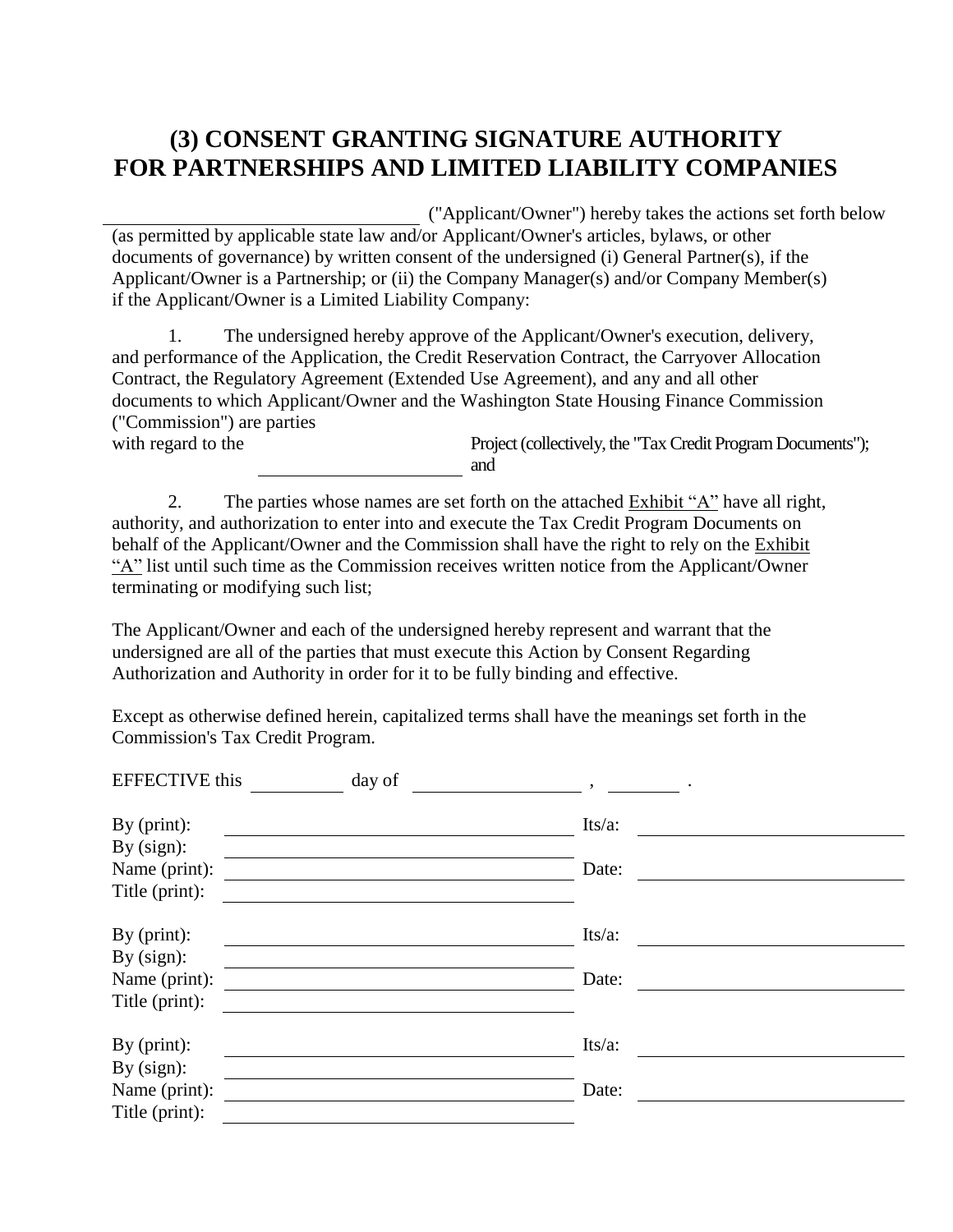#### **EXHIBIT "A"**

#### **CONSENT REGARDING SIGNATURE AUTHORITY**

The following parties and any one of them (except as may be specifically provided herein) have all right, authority, and authorization to enter into and execute the Tax Credit Program Documents on behalf of the Applicant/Owner:

| Name | Title |
|------|-------|
|      |       |
|      |       |
|      |       |
|      |       |
|      |       |
|      |       |
|      |       |
|      |       |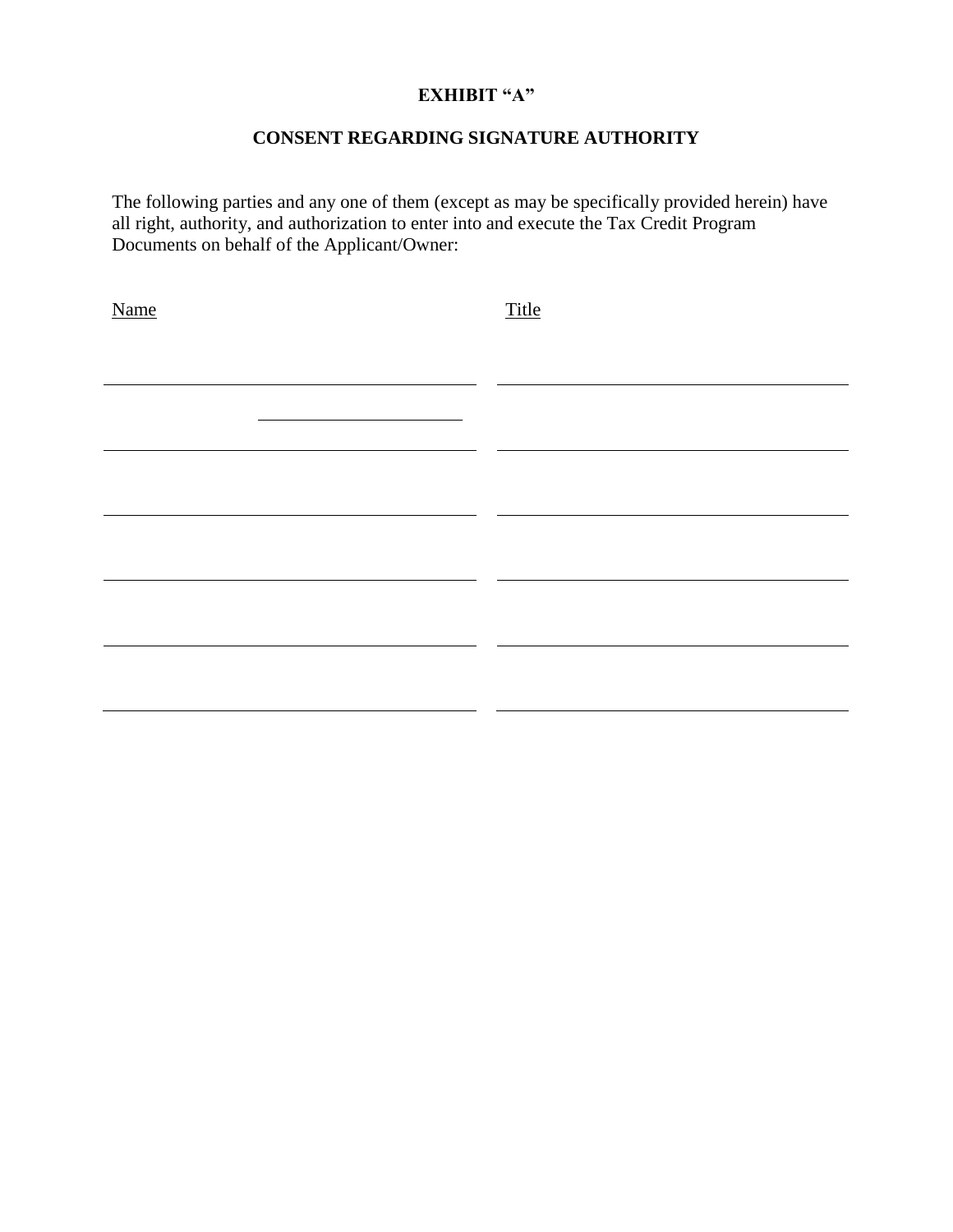### **(4) CERTIFICATION OF ABILITY TO CONTRIBUTE EQUITY TO THE PROJECT**

TC or OID #

| This certification must be completed by each party which is demonstrating its ability to contribute<br>equity to: (check one or both, as applicable)<br>use as part of the Project's permanent financing (i.e., this excludes construction or bridge |  |  |
|------------------------------------------------------------------------------------------------------------------------------------------------------------------------------------------------------------------------------------------------------|--|--|
| financing or equity from Credit); and/or                                                                                                                                                                                                             |  |  |
| use the Credit itself and not syndicate the Project.                                                                                                                                                                                                 |  |  |
| For the purposes of this certification, "Net Worth" means the difference between the Undersigned's<br>assets at current fair market value, excluding its interest in the Project, less its liabilities.                                              |  |  |

I, the Undersigned, being first duly sworn, hereby represent and certify under penalties of perjury that the information contained in this statement, including any attachments hereto, is true, correct, and complete. I further certify that I have the requisite authority to execute this certification.

I am executing this certification as the:

Party to a Joint Venture Transferee

Applicant Developer General Partner Managing Member Company Member Company Manager

Name

Type of entity (e.g., Limited Partnership, Limited Liability Company, corporation, individual)

State of incorporation or formation

If executed as a General Partner, Managing Member, Company Member, Company Manager or party to a Joint Venture, identify the Partnership, Limited Liability Company or Joint Venture

The amount of equity to be contributed by the Undersigned as part of the Project's permanent financing and/or to use the Credit:  $\qquad \qquad$  \$

The Net Worth of the Undersigned: **\$** 

The difference between the Net Worth and the amount of net equity to be contributed by the Undersigned (Net Worth minus amount of equity): \$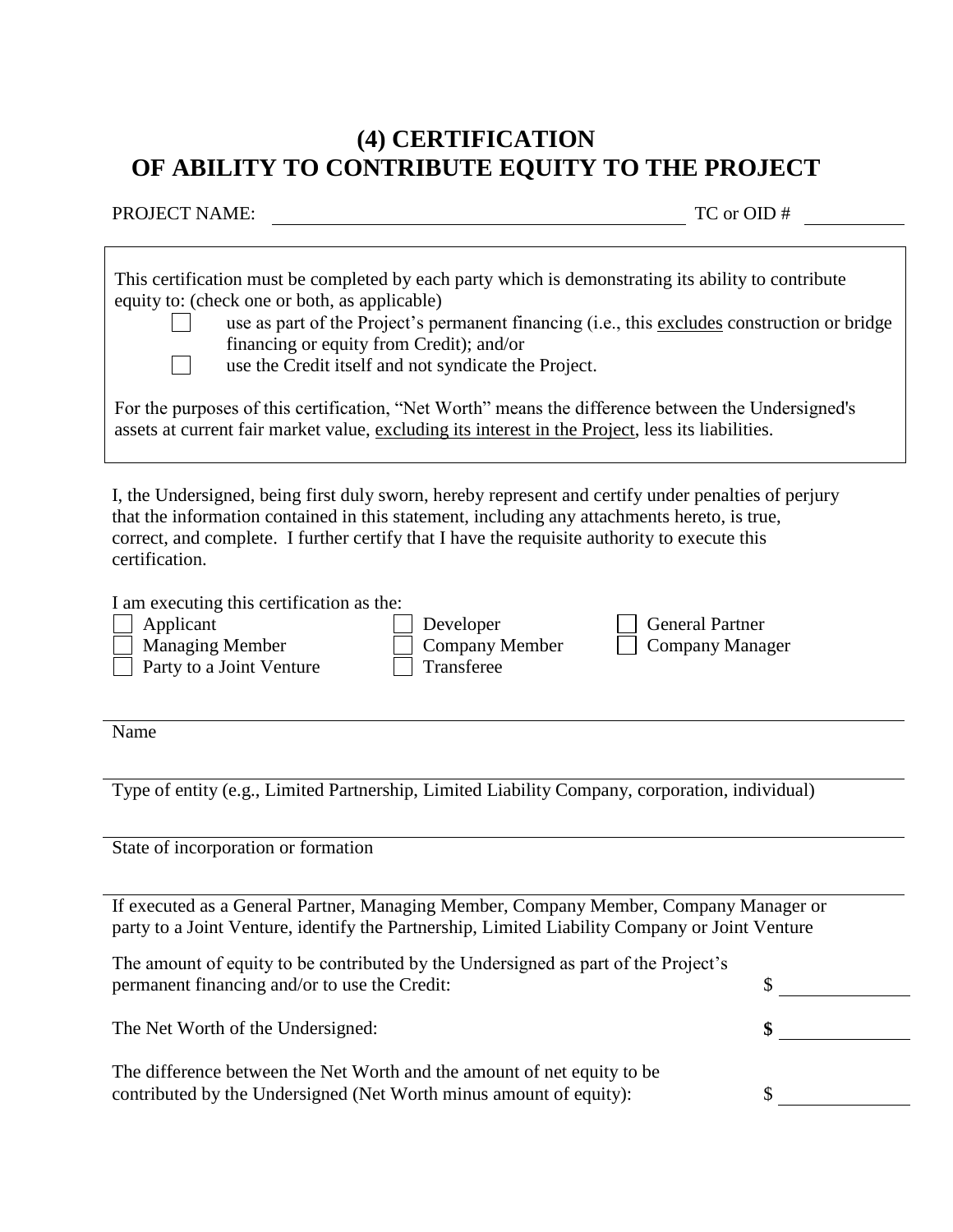The Undersigned has a Net Worth equal to or in excess of the amount of equity which is to be contributed by it to the Project. The Undersigned will maintain such Net Worth until the equity is paid into the Project.

I will notify the Washington State Housing Finance Commission of any financial changes in the Undersigned or the Project which alter any of the certifications contained herein.

| DATED this    | day of $\qquad \qquad$ , $\qquad \qquad$ .                 |  |  |
|---------------|------------------------------------------------------------|--|--|
|               |                                                            |  |  |
|               | Name of entity or individual submitting this certification |  |  |
| By $(sign)$ : |                                                            |  |  |
| Its:          |                                                            |  |  |
| Name (print): | <u> 1980 - Johann Stone, mars et al. (</u>                 |  |  |
| Title:        |                                                            |  |  |
|               |                                                            |  |  |
|               | NOTARY PUBLIC in and for the State of ,                    |  |  |
|               | residing at                                                |  |  |
|               | My commission expires                                      |  |  |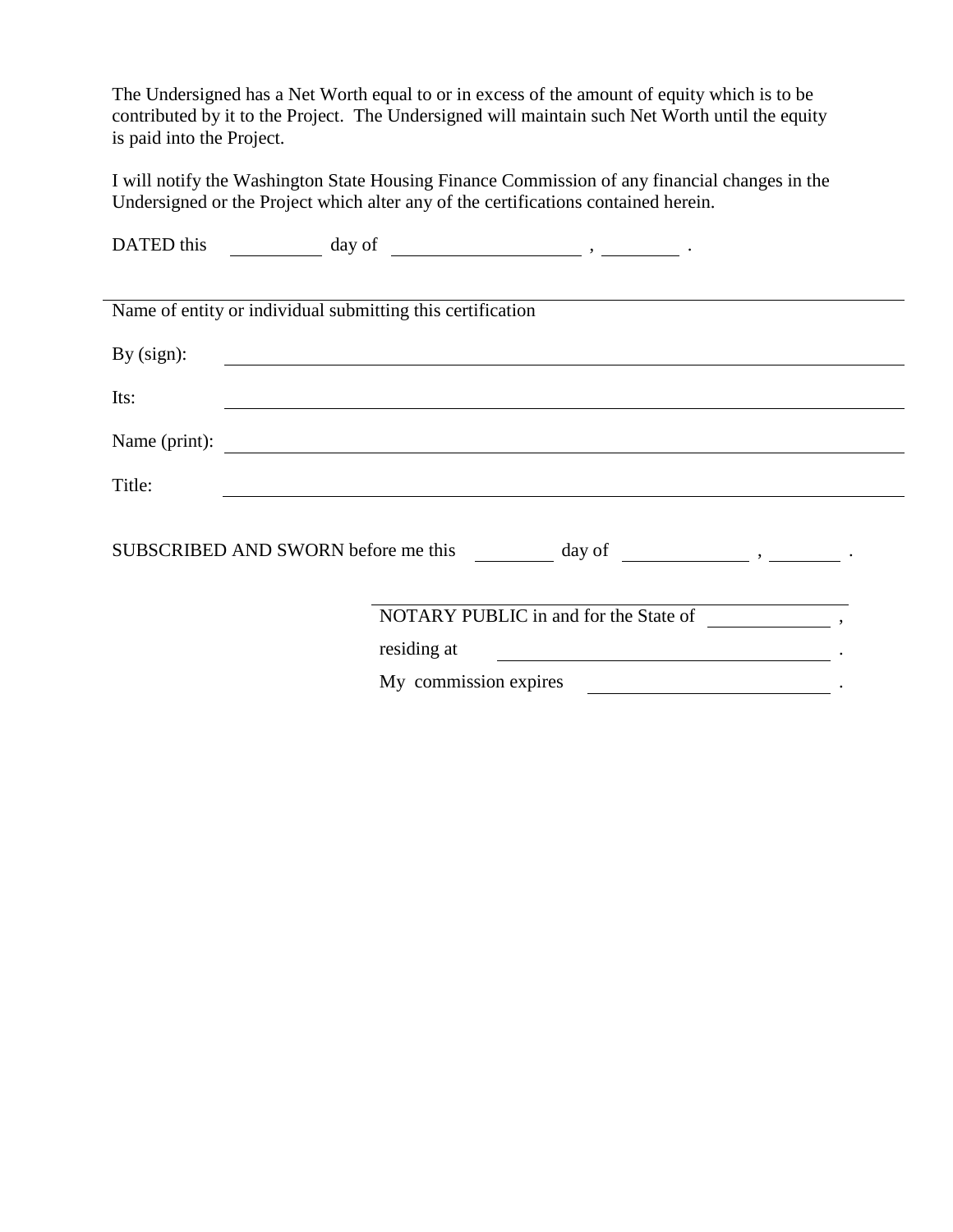### **(5) CERTIFICATION REGARDING ACQUISITION CREDIT**

PROJECT NAME: TC or OID #

I, the Undersigned, being first duly sworn, hereby represent and certify under penalties of perjury that the information contained in this statement, including any attachments hereto, is true, correct, and complete. I further certify that I have the requisite authority to execute this certification.

I am executing this certification as/on behalf of the Applicant

Name of Applicant

Type of entity (e.g., Limited Partnership, Limited Liability Company, corporation, individual)

State of incorporation or formation

**The Applicant understands that in order to be allocated acquisition tax credit, the Applicant must be able to certify, with regard to each building, that items 1 - 4 below are true or alternatively, that item 5 below is true.**

- 1. The Applicant acquired all of the building(s) included in the Project by "purchase." "Purchase" is defined in Internal Revenue Code Section ("Code  $\S$ ") 179(d)(2) and Code  $\S$  $42(d)(2)(D)(iii)(I)$  and generally means a building was acquired in exchange for cash or other consideration and was not acquired from a related or affiliated party or inherited from a decedent.
- 2. None of the buildings included in the Project were "placed-in-service" during the ten years immediately preceding their acquisition by the Applicant. The Applicant understands that any "placement-in-service" during this ten year period will count, whether it was as residential rental property, trade or business property, tax-exempt activity property or personal use property. Consequently, any change in ownership during the ten year period will constitute "placement-in-service" unless the property was boarded up or similarly out of use during the entire ten year period.
- 3. None of the buildings included in the Project have had a "nonqualified substantial improvement" during the ten years immediately preceding their acquisition by the Applicant. "Nonqualified substantial improvement" is defined in Code  $\S$  42(d)(2)(D)(i) and generally means expenditures for capital improvements, (a) over any 24 month period which equal or exceed 25% of the building(s)' adjusted basis, and (b) with regard to which certain depreciation methods were elected.
- 4. None of the building(s) included in the Project were previously placed-in-service, (a) by the Applicant, or (b) by any person who was "related" to the Applicant as of the time the building(s) were previously placed-in-service by such related person. "Related" to the Applicant has the meaning set forth in Code  $\S 42(d)(2)(D)(iii)$ .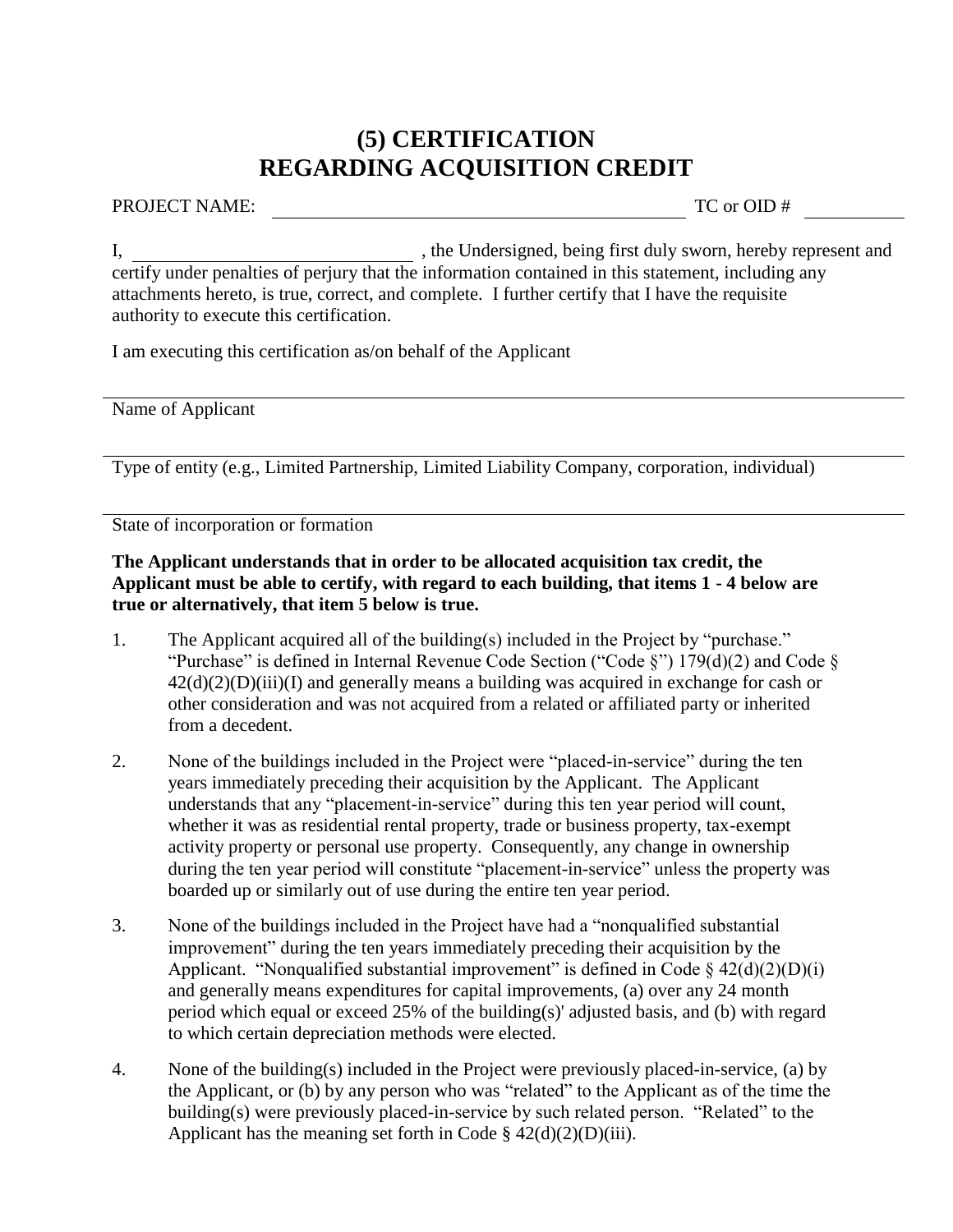| With respect to any building in the Project to which the Applicant cannot give the  |
|-------------------------------------------------------------------------------------|
| certifications set forth in 1-4 above, the Applicant certifies with respect to such |
| building(s), that one of the following is true:                                     |

(Place an "X" in the applicable box)

 $\mathbf{L}$ One or more of the special, placed-in-service rules set forth in Code §  $42(d)(2)(D)(ii)$  apply and, therefore, the building(s) identified below meet the requirements of Code  $\S 42(d)(2)(B)$ . The Applicant has attached a letter from legal counsel, addressed to the Commission, discussing the application of Section  $42(d)(2)(D)(ii)$  to the specific facts and opining that it is more likely than not that each of the buildings in the Project satisfy the requirements of Code Section  $42(d)(2)(B)$ . The Applicant understands that this letter must be in a form acceptable to the Commission.

Building(s):

 $\Box$ The building(s) identified below have received a waiver of Code  $\S$  42(d)(2)(B)(ii) from the IRS pursuant to Code Section 42(d)(6) and the building(s) meet all of the other requirements of Code §  $42(d)(2)(B)$ . A copy of the letter is attached to this Certification.

Building(s):

**The Applicant understands that the Commission may not independently determine whether the building(s) included in the Project qualify for acquisition tax credit and that the Commission is reserving and/or allocating credit to the Project based solely on this Certification. The Applicant must therefore ensure that the acquisition tax credit that is claimed is allowed under Section 42 of the Code. Even though the Commission reserves and/or allocates credit in reliance on this Certification, the IRS or the Commission will disallow or revoke a reservation or allocation of credit if it is later determined that any building in the Project does not qualify for acquisition tax credit.**

|               | DATED this $\qquad \qquad \qquad \text{day of} \qquad \qquad \qquad \text{.}$                                                        |  |
|---------------|--------------------------------------------------------------------------------------------------------------------------------------|--|
|               | Name of entity or individual submitting this certification (Applicant)                                                               |  |
| By $(sign)$ : | <u> 1989 - Johann Stoff, deutscher Stoffen und der Stoffen und der Stoffen und der Stoffen und der Stoffen und der</u>               |  |
| Its:          |                                                                                                                                      |  |
|               | Name (print):                                                                                                                        |  |
| Title:        |                                                                                                                                      |  |
|               |                                                                                                                                      |  |
|               | NOTARY PUBLIC in and for the State of (NOTARY PUBLIC in and for the State of )                                                       |  |
|               | residing at<br><u> 1980 - Jan Samuel Barbara, política establecera en la contrada de la contrada de la contrada de la contrada d</u> |  |
|               |                                                                                                                                      |  |